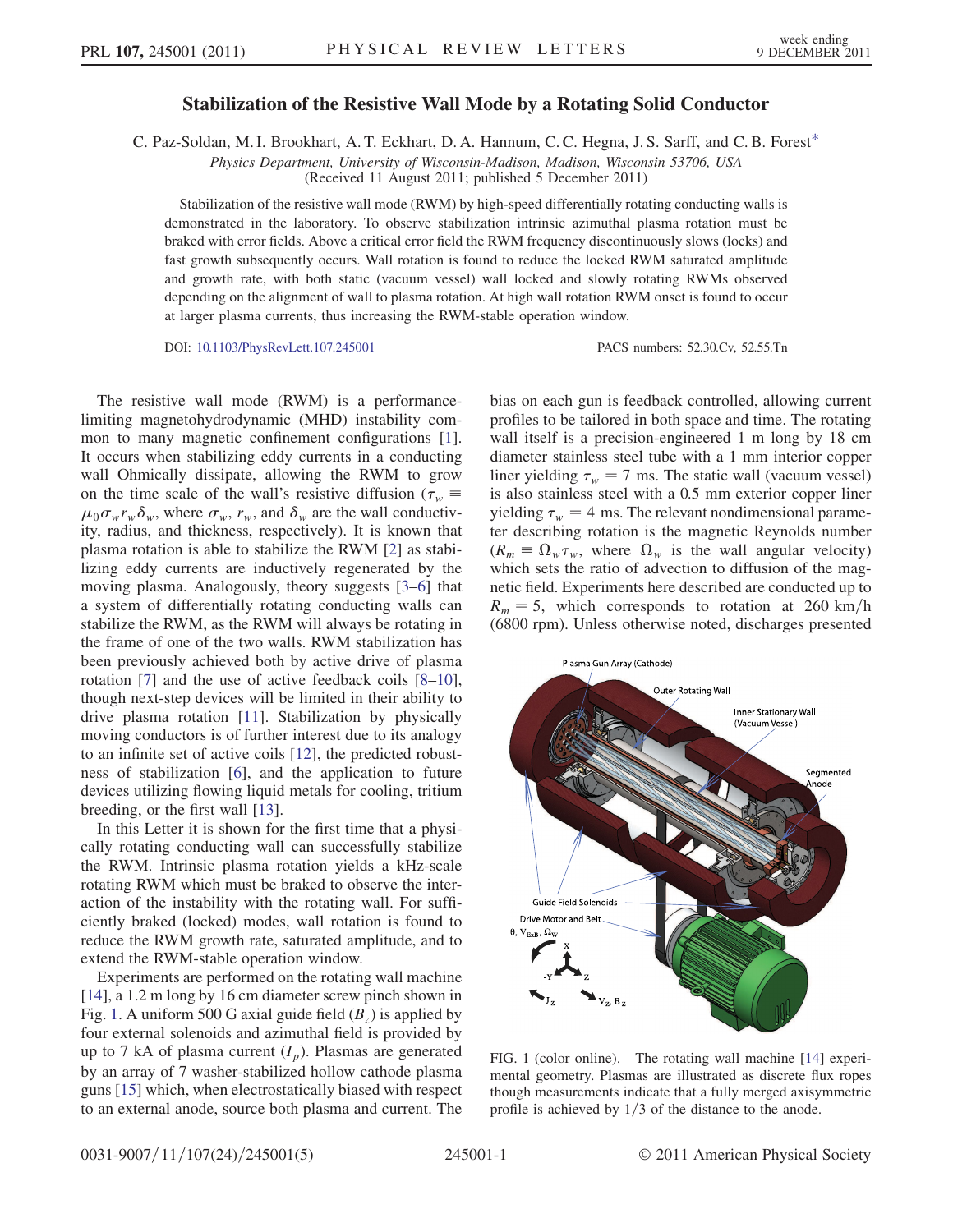throughout this Letter contain 6 kA of  $I_p$ , with the central gun disengaged to generate a less peaked current profile. Langmuir probe measurements [\[16\]](#page-4-9) indicate the plasma is dense  $(n_e \approx 10^{20} \text{ m}^{-3})$  and uniformly cold  $(T_e \approx$ 3–4 eV), with  $n_e \propto I_p$  while  $T_e$  is insensitive to  $I_p$ . An axial flow ( $V_z \approx 8 \text{ km/s}$ , Mach number 0.3) from the guns to the anode has also been measured by a Mach probe [[17\]](#page-4-10). Measurements of MHD activity are made with a lowprofile 8 axial by 10 azimuthal  $B_r$  edge flux-loop array located in between the static and rotating wall.

Experimental data here presented will be compared to an analytic model for RWM stability in a screw pinch surrounded by thin walls, as described in Ref. [\[6\]](#page-4-0). This ideal MHD model takes the plasma to be force free, with zero flow, and with a top-hat current profile. The plasma is treated as line tied at both ends and the walls are treated by including the effect of wall eddy currents on the perturbed field structure. Stability is calculated by solving the eigenvalue problem for a given plasma radius  $(r_p)$  and current  $(I_p)$ . In this model the parameter of interest to RWM stability is the safety factor  $q(r)$ :

$$
q(r) = \frac{4\pi^2 r^2 B_z}{\mu_0 I_p(r) L}
$$
 (1)

where  $L$  is the device length. As the model current profile is top-hat-like, a well-defined  $r_p$  exists and stability is uniquely determined by  $q(r_p)$ . With no rotation, instability to the RWM is found at  $q(r_p) < 1$ , matching the Kruskal-Shafranov limit [[18](#page-4-11),[19](#page-4-12)]. When wall rotation is introduced, the plasma can be stable at  $q(r_p) < 1$  and a prediction for the required critical rotation is provided. Coupling to the rotating wall, and thus stabilization, is found to be more effective as  $r_p$  approaches  $r_w$ . Experimentally, a three-part radially segmented anode provides a coarse measurement of  $q(r)$  at  $r = 2, 5, 8$  cm as the current within the outer diameter of each anode ring  $[I_p(r)]$  is known. Previous results [[20](#page-4-13)] have identified the RWM in the device by noting expected scalings of the growth rate with  $q(r)$ and  $\tau_w$ .

Potential gradients, and thus electric fields and  $E \times B$ flows (shown in Fig. [2](#page-1-0)) are present in the device due to the large axial bias voltages applied to drive  $I_p$  in the relatively cold and resistive plasma. The resulting flow profile is complex, with strong flows near the cathode and vanishing flows near the anode due to the equipotential at the highly conducting surface. MHD modes are thought to take an eigenfunction-weighted average of this flow to set the labframe global mode frequency  $(\omega)$  [\[17\]](#page-4-10), which is naturally kHz scale for the experiment. Modes at this frequency are found to be insensitive to wall rotation as  $\omega \gg \Omega_w$ . Thus, this intrinsic rotation must first be reduced in order to study the effect of the rotating wall on RWM stability. In the torus, this corresponds to slowing toroidal rotation as opposed to azimuthal rotation.

<span id="page-1-0"></span>

FIG. 2 (color online). (a) Measurements of floating potential  $V_f$  taken at 5 axial by 21 radial equally spaced locations by a single-tip Langmuir probe using shot-to-shot reproducibility. (b) Calculated  $V_{E\times B}$  flow profiles from (a) at various axial locations illustrating both radial and axial shear. Probe measure-ments [\[16\]](#page-4-9) indicate negligible radial current and uniform  $T_e$ , justifying this calculation.

Applying an  $m = 1$  error field ( $B_{ext}$ ) along with increasing guide field ripple  $(\tilde{B}_z \approx 1\%)$  is found to brake the intrinsic plasma rotation, allowing the RWM  $(B_{\text{mode}})$  to lock and grow beyond the equilibrium field  $(B_{eq})$  as shown in Fig. [3.](#page-1-1)  $B_{ext}$ ,  $B_z$ , and  $B_z$  are not directly measured by the flux-loop array as they are applied well prior to plasma formation and flux-loop integration. However,  $B_{ext}$  forces the resulting equilibrium to be centered off axis, thus

<span id="page-1-1"></span>

<span id="page-1-2"></span>FIG. 3 (color online). Time traces of (a) amplitude, (b) phase, (c) hodogram of the  $m = 1$  component of  $B_r$  with different applied  $m = 1$  locking field strengths ( $B_{ext}$ ).  $B_{eq}$  is the plasma equilibrium response to  $B_{ext}$ , while  $B_{ext}$  is not directly measured as it is applied well prior to flux-loop integration.  $B_x$  and  $B_y$  in (c) are the Cartesian projections of the amplitude and phase. For all time traces in this Letter the discharge begins at  $t = 4$  ms.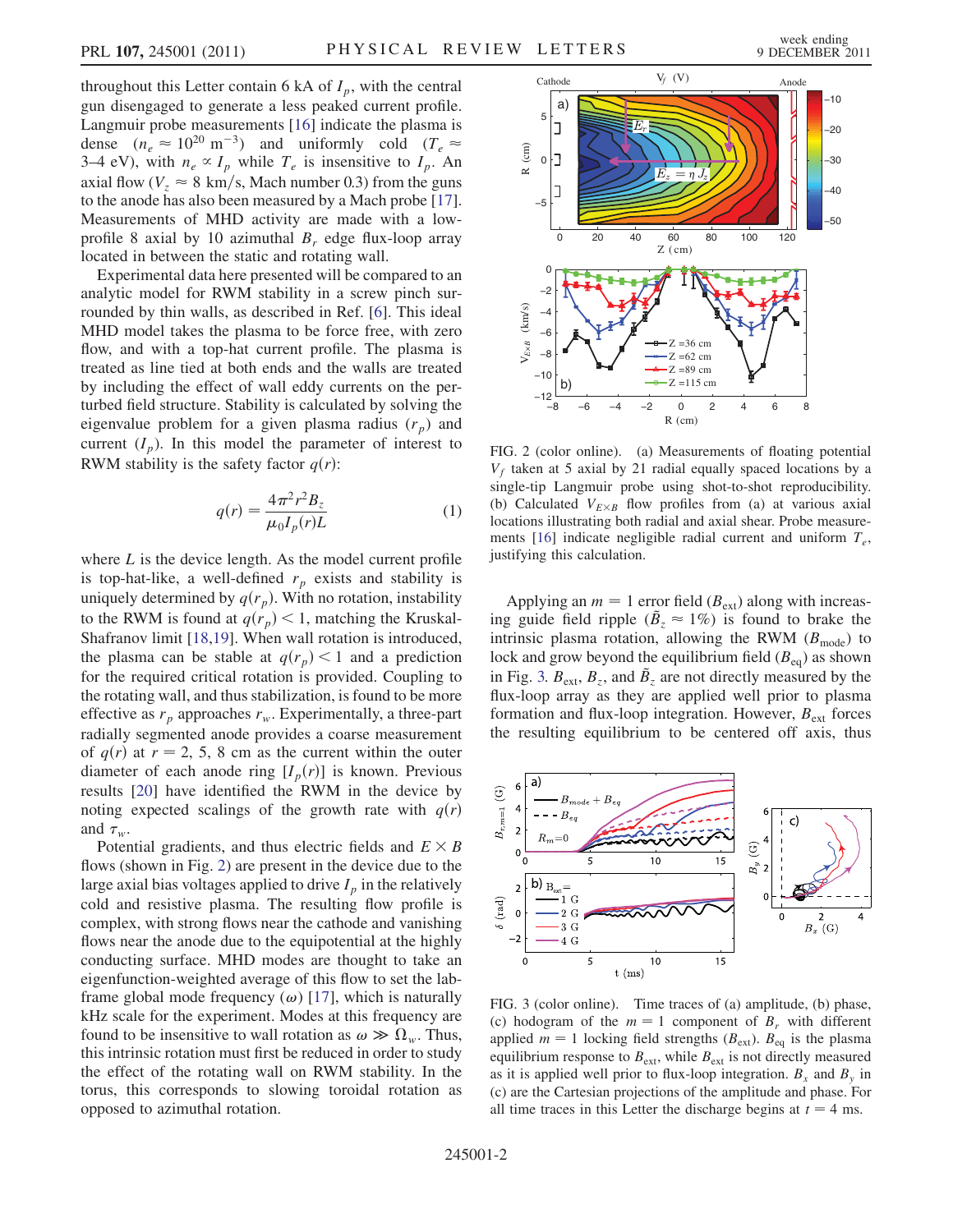causing an  $m = 1$  component to  $B_{eq}$  that is detected. Displayed traces of  $B_{eq}$  throughout this Letter are experimentally obtained by minimizing  $\tilde{B}_z$  such that the mode rotates very quickly (kHz scale, irrespective of  $B_{ext}$ ).  $B_{mode}$ is thus shielded from the flux-loop array by the static conducting wall and only  $B_{eq}$  is measured. A critical  $B_{\text{ext}} \approx 1.5$  G is necessary to transition the mode from a rotating to a locked RWM, although this value varies with  $I_p$  and  $\ddot{B}_z$ . For  $B_{ext} > 3$  G, the observed signal immediately deviates from  $B_{eq}$  and fast mode rotation is never observed, a regime which is termed born locked. Hodograms [Fig. [3\(c\)](#page-1-2)] clearly illustrate the greatly reduced (though nonzero)  $\omega$  once locking occurs. It is thought that  $B_{\text{ext}}$ damps azimuthal rotation primarily through the electromagnetic torque [\[21\]](#page-4-14), though changes in viscous torques may also be important and are the object of further study. The role of end effects in the torque balance is also not yet fully understood. Notwithstanding, mode locking is observed to be abrupt, qualitatively consistent with a recent bifurcation model [[22](#page-4-15)] due to nonmonotonic electromagnetic torques. Growth rates of the locked modes are inconsistent with exponential growth, precluding quantitative comparison with theoretical predictions.

Stabilization of the RWM at large  $R_m$  is clearly demonstrated for discharges which lock during the discharge lifetime, shown in Fig. [4.](#page-2-0) Increasing  $R_m$  both reduces the growth rate of  $B_{\text{mode}}$  from the  $B_{\text{eq}}$  baseline and imparts rotation  $(\omega)$  to the locked mode, as predicted by theory [[6\]](#page-4-0). For the largest  $R_m$ ,  $B_{eq}$  itself couples to  $\Omega_w$  and begins to rotate despite arising from a static  $B_{ext}$ , as seen in Fig. [4\(b\)](#page-2-1) from 6 to 9 ms. This measurement requires maintaining  $B_{\text{ext}}$  constant across discharges at varying  $R_m$  despite the natural shielding effect of the fast moving wall. This is accomplished by using progressively larger currents to establish the same  $B_{ext}$  inside the rotating wall as  $R_m$  is

<span id="page-2-0"></span>

<span id="page-2-1"></span>FIG. 4 (color online). Time traces of (a) amplitude, (b) phase, (c) hodogram of the  $m = 1$  component of  $B_r$  at different wall rotation rates  $(R_m)$ , while holding  $B_{ext}$  and  $B_{eq}$  constant. Dotted lines in (b) indicate the rate of wall rotation. Positive  $\Omega_w$  (and positive  $R_m$ ) is defined to be coaligned with the initial plasma  $E \times B$  rotation throughout this Letter.

increased. Holding this coil current constant while increasing  $R_m$  would attenuate  $B_{ext}$  and allow the RWM to rotate freely as would be expected by Fig. [3,](#page-1-1) illustrating another (though indirect) dimension of RWM stabilization by  $\Omega_w$ .

Locking of the RWM to  $\Omega_w$  is found to be asymmetric in the wall rotation direction. Inspection of Fig. [3\(c\)](#page-1-2) illustrates that even in the  $R_m = 0$  case a low level residual mode rotation remains whose direction is opposite to the initial plasma  $E \times B$  rotation. This requires an additional anomalous torque  $(T_{\text{anom}})$  which does not vanish when  $\omega = 0$ . Figure [5](#page-2-2) illustrates the consequences of  $T_{\text{anom}}$ : wall rotation with  $\Omega_w$  counteraligned to  $T_{\text{anom}}$  decreases the residual rotation, yielding mode locking to the static wall (vacuum vessel). Discharges with  $\Omega_w$  coaligned to  $T_{\text{anom}}$  increases the residual rotation, bringing  $\omega$  closer to  $\Omega_w$ . Reversing  $B_z$  is found to reverse this asymmetry [shown in Fig. [5\(d\)](#page-2-3)]. Despite the asymmetry in rotation, reductions in the growth rate and mode amplitude are seen in both directions.

Figure [6](#page-3-4) illustrates that  $|R_m| > 0$  operation increases the window of RWM-stable operation, as predicted by theory [\[6\]](#page-4-0). It is also found that the stabilizing effect is relatively modest until high  $R_m$  is achieved. Experiments are done at constant  $B_z$  and  $B_{ext}$ , such that RWM onset is found as  $I_p$  is increased  $[q(r)]$  decreased]. Born-locked modes (largest amplitude traces of Fig. [3\)](#page-1-1) are used to avoid confusion between locking thresholds and RWM onset conditions. Onset is determined by noting where  $B_{\text{mode}} + B_{\text{eq}}$  diverges from the  $B_{eq}$  baseline, as shown in Figs. [6\(a\)–6\(c\)](#page-3-5). illustrates the residual  $B_{\text{mode}}$  amplitude, with higher  $R_m$  operation yielding mode onset at lower  $q(r)$  as measured by the 5 cm radius anode ring. Figure [6\(d\)](#page-3-5) compares experimental and theoretical critical q for instability  $(q_{\text{crit}})$ . Experimental  $q_{\text{crit}}$  data are obtained from the zero crossing

<span id="page-2-2"></span>

<span id="page-2-3"></span>FIG. 5 (color online). Time traces of locked-mode (a) amplitude, (b) phase, (c) hodogram of the  $m = 1$  component of  $B_r$  at different wall rotation rates  $(R_m)$ , while holding  $B_{ext}$  and  $B_{eq}$  constant. Dotted lines in (b) indicate the rate of wall rotation. (d) Hodogram at similar  $R_m$ ,  $B_{eq}$ , and  $B_{ext}$  though with  $B_z$ reversed.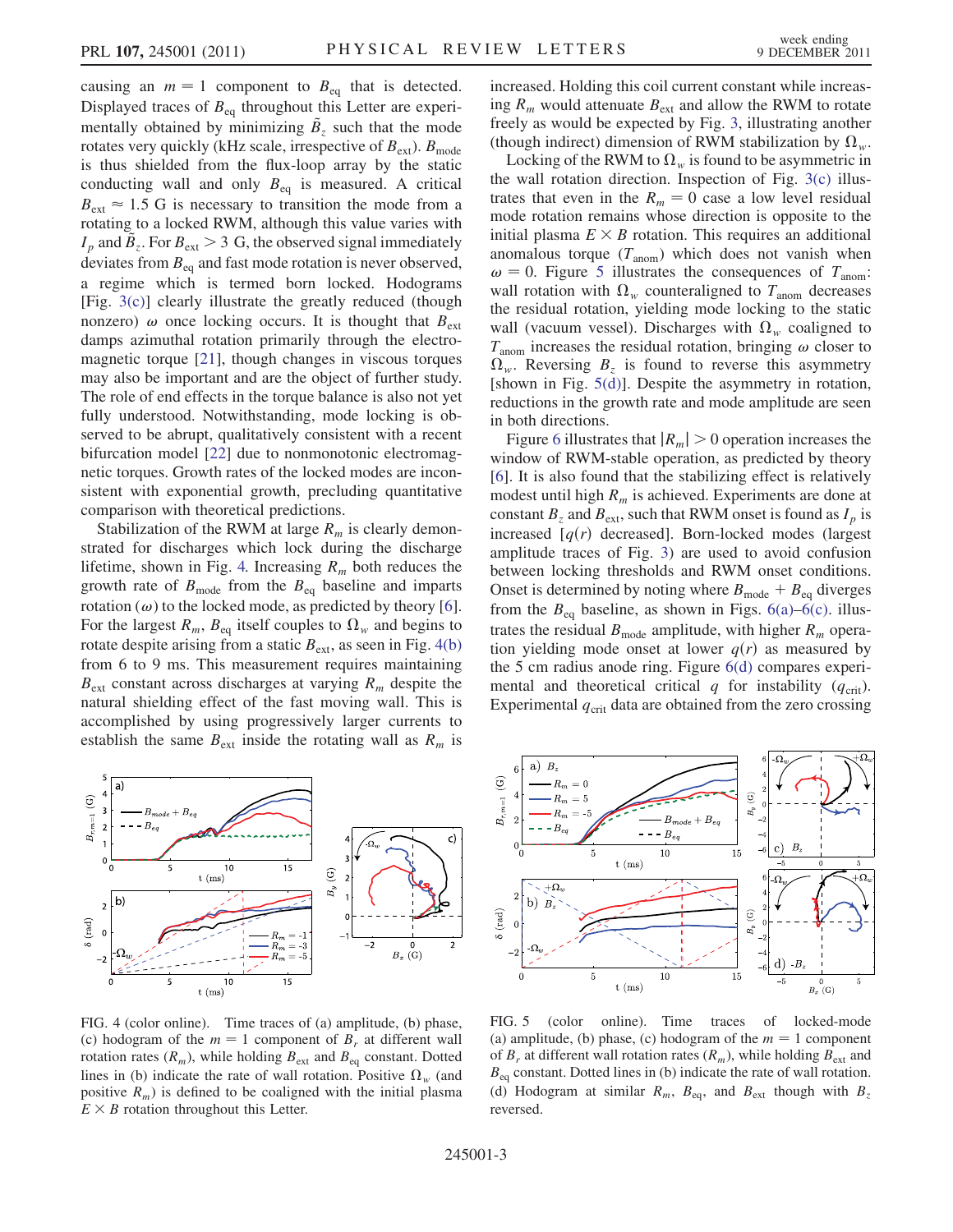<span id="page-3-4"></span>

<span id="page-3-5"></span>FIG. 6 (color online). (a)  $B_{r,m=1}$  amplitude diverges from  $B_{eq}$ at a critical  $I_p$  which is raised as  $R_m$  increases. (b) Phases of  $B_{\text{mode}} + B_{\text{eq}}$  also vary as  $I_p$  increases. (c)  $B_{\text{mode}}$  amplitude as a function of q as measured by the anode ring at  $r = 5$  cm. (d) Comparison of experimental data and theoretical predictions of the critical  $q$  ( $q_{\text{crit}}$ ) for instability. The squares in (d) have been offset such that  $q_{\text{crit}} = 1$  for  $R_m = 0$ .

of the fits in Fig. [6\(c\),](#page-3-5) with errors derived from this fit. Theoretical curves are directly calculated from Eq. (54) of Ref. [[6](#page-4-0)] taking  $r_p = 6.5, 7.5$  cm (upper, lower curve). The model q profile is constant for  $r < r_p$ . The experimental  $q_{\text{crit}}$  is larger than the theoretical prediction for all  $R_m$ , as will be later discussed. Offsetting the experimental data such that  $q_{\text{crit}} = 1$  when  $R_m = 0$ , the change in  $q_{\text{crit}}$  as  $|R_m|$ increases ( $\equiv \Delta q_{\text{crit}}$ ) is found to be in agreement with theory. Furthermore, although  $q(5 \text{ cm})$  has decreased by  $\approx$  25% [ $I_p$ (5 cm) increased by  $\approx$  25%], total current  $\Delta I_p$ has increased by  $\approx 40\%$  as shown in Fig. [6\(a\).](#page-3-5) Larger  $I_p$ plasmas are thus less peaked and have a larger plasma radius  $r_p$ , providing a second-order stabilizing effect.

Experimental RWM eigenfunctions (shown in Fig. [7\)](#page-3-6) are found to be anode localized in contrast to theoretical predictions [Eq. (27) in Ref. [\[6](#page-4-0)] ] It is believed that significant axial flows measured in the device [[17](#page-4-10)] are advecting the RWM eigenfunction away from the device midplane, an effect predicted by theory [[23](#page-4-16)] (though not included in Ref. [\[6](#page-4-0)]). Additionally, the large sheared azimuthal flows in the cathode region (shown in Fig. [2\)](#page-1-0) are speculated to be stabilizing the instability in this region. Structure in the cathode ( $Z < 60$  cm) side of Fig. [7\(a\)](#page-3-7) is without helicity and is dominated by  $B_{eq}$ .

This experiment has shown qualitative agreement with the theory of Ref. [[6](#page-4-0)], with wall rotation increasing the RWM stability window, decreasing the mode growth rate, and imparting rotation to the RWM. Notwithstanding, several discrepancies remain. Exponential growth is not observed, likely due to the inherent nonlinearities present in mode-locking phenomena. The neglected effect of

<span id="page-3-6"></span>

<span id="page-3-7"></span>FIG. 7 (color online). Contour maps of (a) experimental vs (b) theoretical mode eigenfunctions as measured by the  $B_r$  fluxloop array. Distances are measured from the cathode while the anode (not shown) is at  $Z = 123$  cm. The smaller size of (a) reflects the axial extent of the flux-loop array.

plasma flow is also thought to be the cause of the anode localization of the RWM eigenfunction, the residual locked-mode rotation, and the subsequent asymmetry in wall rotation direction seen in experiment. Further, although  $\Delta q_{\text{crit}}$  is found to be in agreement,  $q_{\text{crit}}$  is measured to be larger in experiment  $[q(5 \text{ cm}) = 1.3]$  than in theory  $[q(r_p) = 1.0]$ . However, as the experimental current profile does not resemble the top-hat model [[14](#page-4-7)[,17](#page-4-10)], a more accurate treatment of the current profile is likely required to reach better agreement. Effects neglected in the plasma model may also account for the discrepancy, such as plasma flows and flow shear, resistivity, and finite pressure. Experimentally, the coarseness of the  $q(r)$  measurement also introduces uncertainty, as would any axial variation in the current profile.

This work is supported by Department of Energy Grants No. DE-FG02-00ER54603 and No. DE-FG02- 86ER53218, National Science Foundation Grant No. 0903900, and the National Science and Engineering Research Council of Canada. We also wish to acknowledge the several individuals from the University of Wisconsin Plasma Physics Group and Center for Magnetic Self-Organization (CMSO) who have provided their guidance, support, and time to realizing this effort.

<span id="page-3-0"></span>[\\*c](#page-0-1)bforest@wisc.edu

- <span id="page-3-1"></span>[1] M. S. Chu and M. Okabayashi, [Plasma Phys. Controlled](http://dx.doi.org/10.1088/0741-3335/52/12/123001) Fusion 52[, 123001 \(2010\)](http://dx.doi.org/10.1088/0741-3335/52/12/123001), and references therein.
- <span id="page-3-2"></span>[2] A. Bondeson and D. J. Ward, [Phys. Rev. Lett.](http://dx.doi.org/10.1103/PhysRevLett.72.2709) 72, 2709 [\(1994\)](http://dx.doi.org/10.1103/PhysRevLett.72.2709).
- <span id="page-3-3"></span>[3] C. G. Gimblett, [Plasma Phys. Controlled Fusion](http://dx.doi.org/10.1088/0741-3335/31/14/008) 31, 2183 [\(1989\)](http://dx.doi.org/10.1088/0741-3335/31/14/008).
- [4] C. G. Gimblett and R. J. Hastie, [Phys. Plasmas](http://dx.doi.org/10.1063/1.1319333) 7, 5007 [\(2000\)](http://dx.doi.org/10.1063/1.1319333).